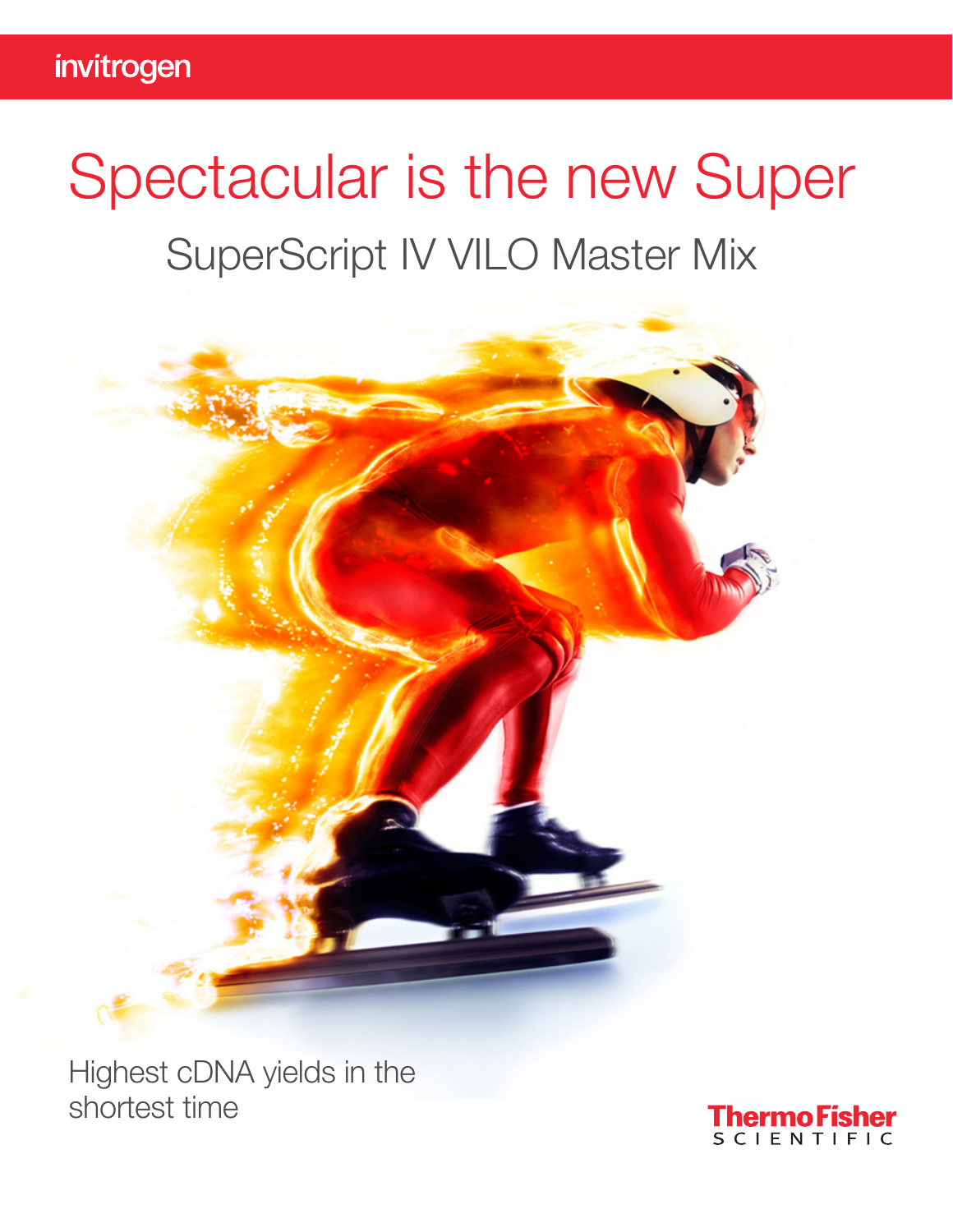#### Invitrogen™ SuperScript™ IV VILO™ Master Mix

is a cDNA reaction master mix designed for two-step quantitative reverse transcription PCR (RT-qPCR). It elevates the trusted VILO™ technology to the next level with the use of the new highly processive and thermostable Invitrogen™ SuperScript™ IV Reverse Transcriptase (RT) enzyme, which allows cDNA reaction to occur at higher temperatures and in less time. The SuperScript IV RT gives the highest cDNA yields and sensitivity even with suboptimal purity or scarce templates. With the SuperScript IV VILO Master Mix, the RT-qPCR workflow is further accelerated with the extremely fast and simple gDNA removal approach. It dramatically reduces the reverse transcription protocol time and reduces variation related to possible RNA loss or damage during the conventional DNase step. SuperScript IV VILO Master Mix is your new tool to enable more efficient and reproducible RT-qPCR.

#### Sensitivity and perfect linearity in a 10-minute reaction

The high processivity of SuperScript IV RT enzyme in SuperScript IV VILO Master Mix allows completion of RT reaction in 10 minutes. In this short reaction time, the master mix is capable of generating higher cDNA yields compared to those obtained by lengthier competitor protocols (Figure 1)—keeping the perfect linearity typical for VILO™ products (Figure 2). We compared several different cDNA synthesis kits in fourteen different RT-qPCR assays using low starting-RNA input and found SuperScript IV VILO Master Mix produced highest efficiency results. Compared with other competitors, SuperScript IV VILO Master Mix consistently lowered  $C_t$  values by  $>2$  cycles (Figure 4).

### Facts

- Super fast—RT reaction in 10 minutes and gDNA removal in 2 minutes
- Super high yield—over 2 cycles of lowered  $\mathrm C_{\mathrm t}$  values ahead of all other reverse transcription reagents
- Super convenient one-tube reaction master mix for 2-step RT-qPCR
- Super sensitive even with low template amounts and suboptimal purity samples



Figure 1. Highest sensitivity with SuperScript IV VILO Master Mix across 14 TaqMan gene targets. RT efficiency of SuperScript IV VILO Master Mix compared with ten commercial first strand cDNA synthesis master mixes by RT-qPCR. Master mixes were used to synthesize cDNA in 20 µL RT reactions, per manufacturer instructions, using 1 ng of total HeLa RNA input. For qPCR, 1 µL of RT reactions was used in 10 µL Invitrogen™ EXPRESS qPCR SuperMix (Cat. No. 11785200) reactions with Applied Biosystems™ TaqMan™ primer and/or probes for gene targets indicated. qPCR results are shown normalized to fold change relative to SuperScript IV VILO Master Mix [=1/(2^(C<sub>t</sub> SSIV VILO – C<sub>t</sub> Competitor))].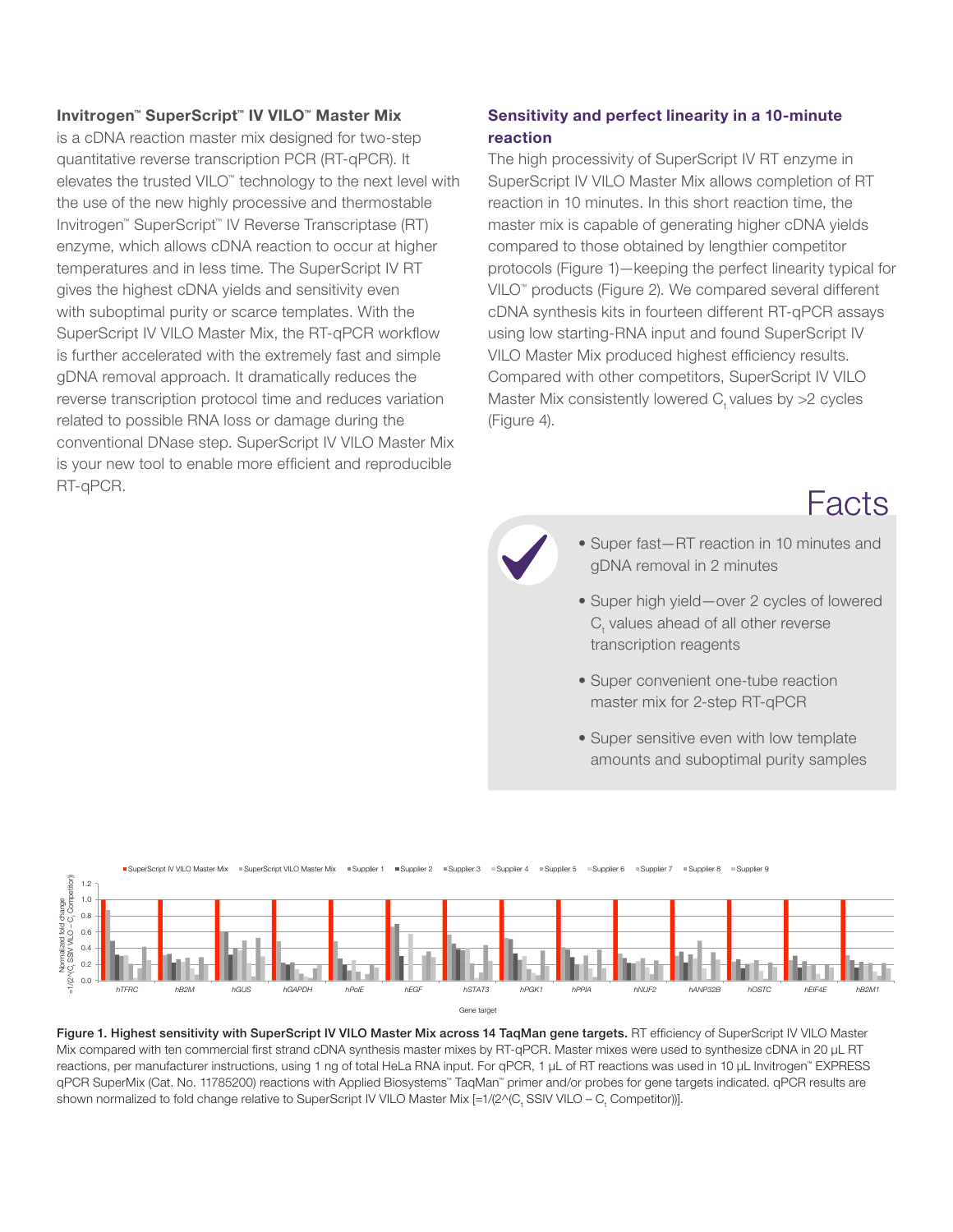



Figure 2. Perfect linearity and lower  $C_{t}$  value with SuperScript IV VILO Master Mix. SuperScript IV VILO Master Mix compared by RT-qPCR with seven commercial master mixes using 5 orders of magnitude (10 pg–1 µg) of total HeLa RNA input in 20 µL RT reactions. Linearity for Applied Biosystems™ TaqMan™ GAPDH target shown in graph corresponds to slope and R<sup>2</sup> calculated from  $C_{t}$  values for each formulation as determined by qPCR in 10 µL reactions using EXPRESS qPCR SuperMix (SuperScript IV VILO Master Mix efficiency = 102.1%, slope = -3.3, and  $R^2$  = 0.99).

#### Improved performance on challenging samples

With high processivity and affinity to RNA, SuperScript IV RT has been shown to result in improved cDNA synthesis performance on samples that usually are considered challenging, such as degraded RNA and/or RNA containing inhibitors.

To demonstrate the efficiency of SuperScript IV VILO Master Mix in the presence of a variety of inhibitors, SuperScript IV VILO Master Mix was compared with other commercially available cDNA synthesis kits in RT-qPCR.  $C<sub>t</sub>$  values generated by competing kits were normalized to C<sub>t</sub> values of SuperScript IV VILO Master Mix using the equation: Normalized Y values =  $[1/(2 \wedge (C_{t} \text{ SSIV VILO} - C_{t}))]$ Competitor))]. As exhibited in Figure 3A, SuperScript IV VILO had the highest efficiency among all cDNA synthesis kits in the presence or absence of inhibitors shown.

Similarly, when SuperScript IV VILO Master Mix is tested with RNA purified from frozen tissue samples that commonly cause low reverse transcription efficiency, improved performance over other cDNA synthesis kits or master mixes is also observed (Figure 3B).

#### Consistently higher cDNA yields across a variety of gene targets

To evaluate the efficiency of SuperScript IV VILO Master Mix on a wide variety of gene targets, we compared it to other cDNA synthesis kits for RT-qPCR applications using a panel of 96 gene targets (Figure 4).  $\Delta C_{t}^{\text{}}$  values for SuperScript IV VILO Master Mix and competitors are depicted in the graph. For 96% of targets evaluated, SuperScript IV VILO Master Mix achieved greater than 2  $C<sub>t</sub>$  values lower than competitors and SuperScript VILO Master Mix, and overall generates higher cDNA yields.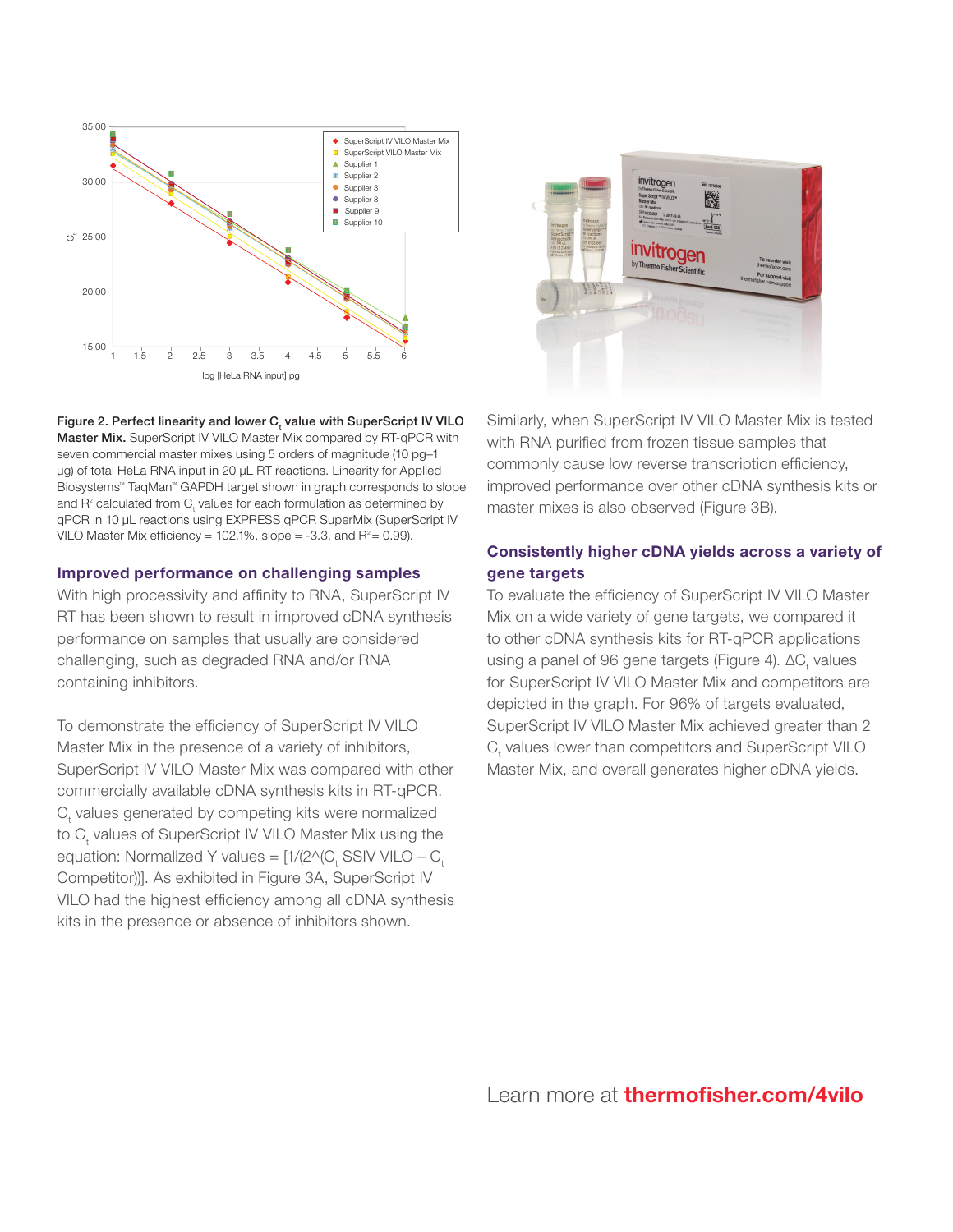



Figure 3. Higher RT efficiency on challenging samples using SuperScript IV VILO Master Mix. (A) SuperScript IV VILO Master MIx was compared to eight other master mixes.using 100 ng total HeLaRNA in 20 µL RT reactions plus or minus the concentration of the inhibitors indicated. Performance in qPCR was evaluated in 10 µL reactions with TaqMan primer and/or probes for the *B2M* gene targets using EXPRESS qPCR SuperMix. (B) SuperScript IV VILO Master MIx was compared with five other commercial master mixes using 50 ng of RNA derived from frozen tissue RNA in 20 µL RT reactions. Performance in qPCR was evaluated in 10 µL reactions with TaqMan primer and/or probes for the six gene targets using EXPRESS qPCR SuperMix.



Figure 4. Higher cDNA yield with SuperScript IV VILO Master Mix in Applied Biosystems™ TaqMan™ RT-qPCR gene panel analysis. Comparison of SuperScript IV VILO Master Mix with two commercial master mixes in an TaqMan RT-qPCR gene panel analysis using 100 ng total HeLa RNA in 20 µL RT reaction mixture. Performance in qPCR was evaluated in 10 µL reactions with TaqMan primer and/or probes for the gene targets indicated using EXPRESS qPCR SuperMix.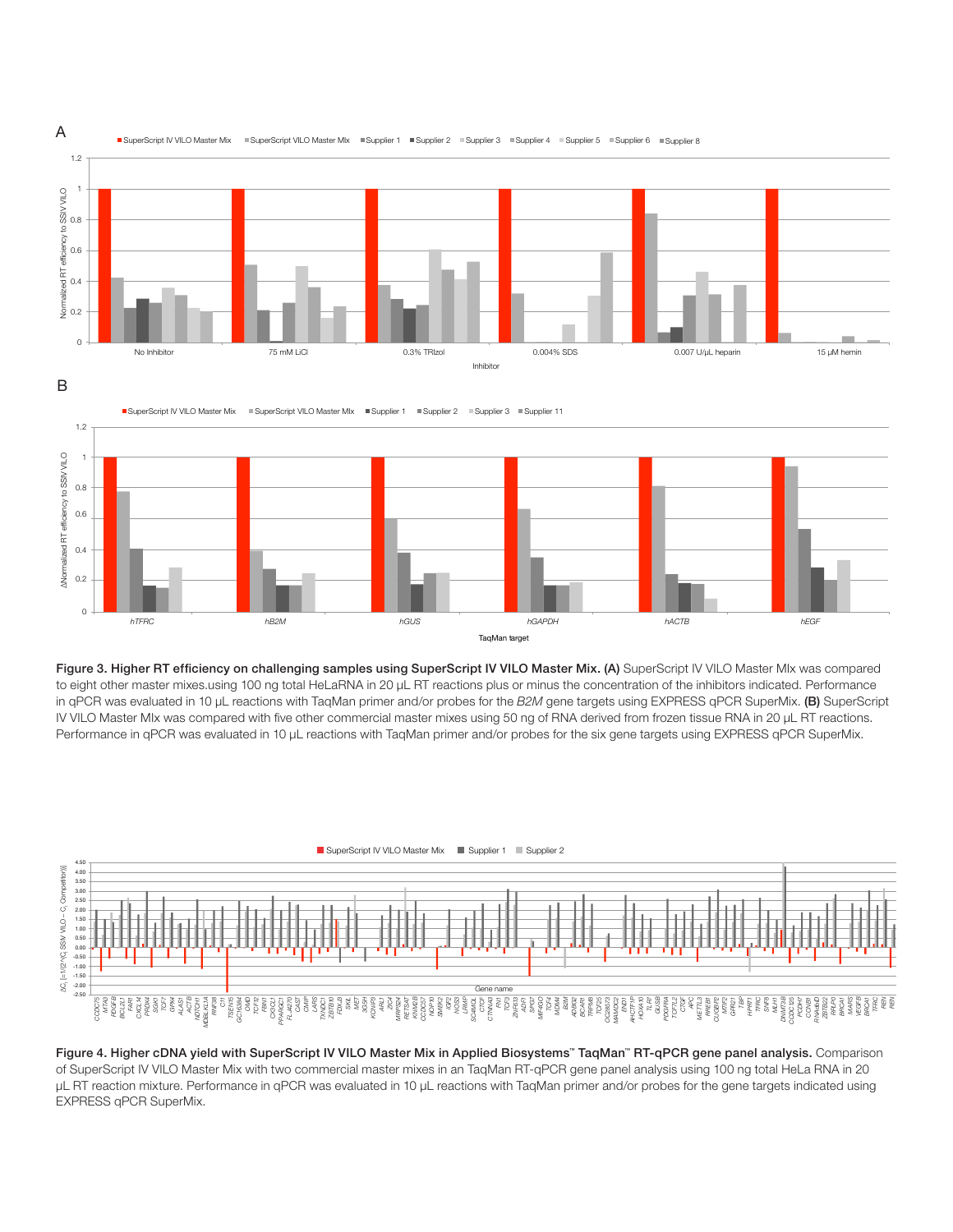#### Integrated gDNA removal step for accurate quantification

Many RNA isolation kits and methods do not generate RNA that is completely DNA-free; therefore gDNA elimination remains a critical step in RT-qPCR workflow as residual DNA may lead to false-positive, higher background or lower assay sensitivity. The SuperScript IV VILO Master Mix with Invitrogen™ ezDNase provides a simplified workflow that includes a 2-minute genomic DNA elimination step

and excludes a DNase thermal inactivation or removal step (Figure 5). ezDNase, a novel double-strand-specific, thermolabile DNase, is engineered to remove contaminating genomic DNA without affecting quality or quantity of target RNA or damaging single-stranded DNA such as primers and probes.



Figure 5. A timeline comparison between the use of traditional DNase I (top) and ezDNase (bottom).